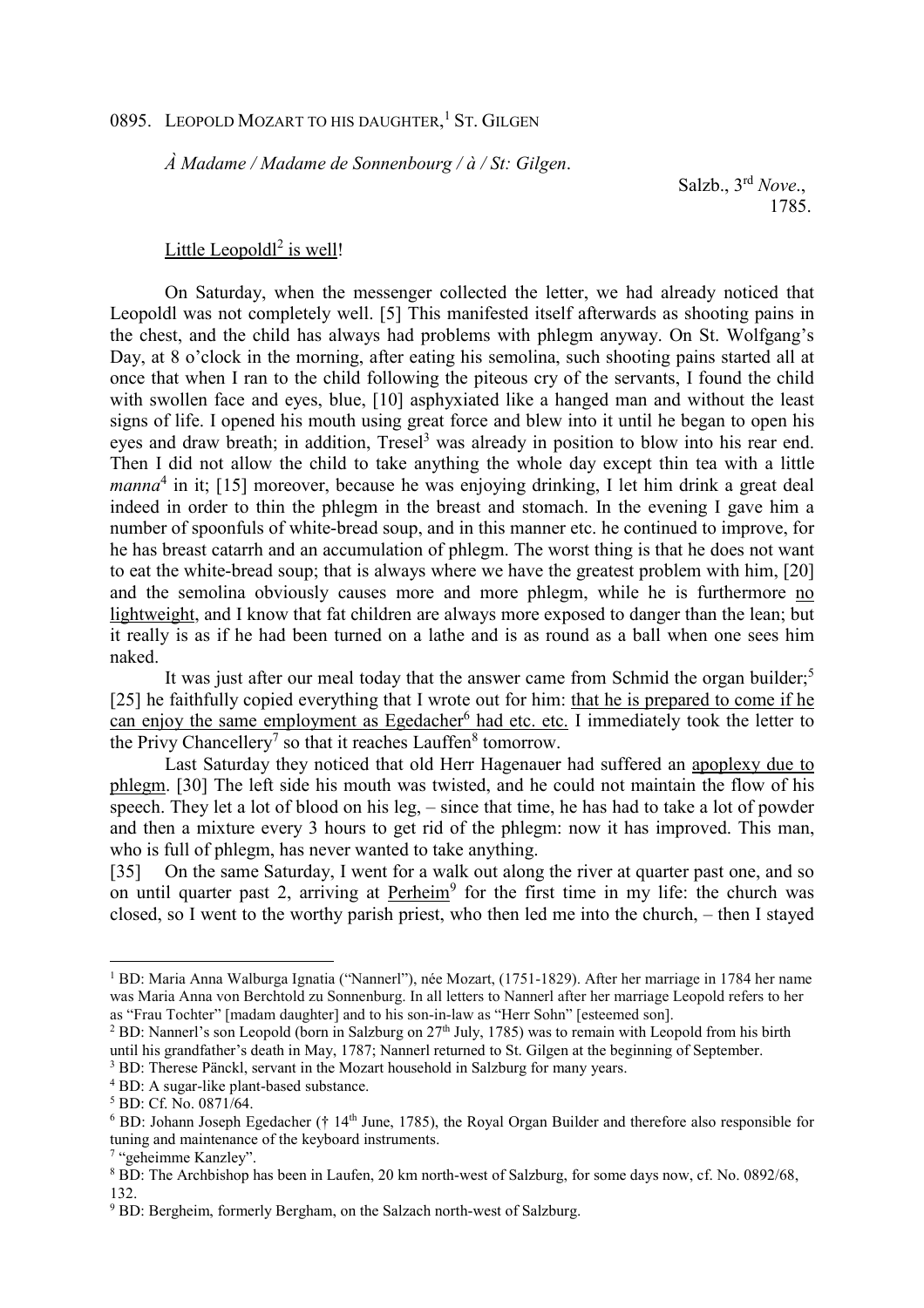with him until 4 o'clock; and just as I wanted to leave, esteemed Bishop *Salm*<sup>10</sup> and Count *Strasoldo*<sup>11</sup> came, [40] so I stayed on until half past 4, and was then at home at quarter past 5, saw what the child was doing, went to Hagenauer's at 6 o'clock because of the child's nightcap, which we had sent to Halla,<sup>12</sup> and came right in the middle of the health turbulence.

Last Sunday, the esteemed *Legal Officer*<sup>13</sup> to the Cathedral Chapter and his wife were at the *theatre*, – [45] but they were a long way away from me and sat right at the bottom towards the Royal *Box*, although there was room up where we were. Everything remains quiet – only I hear that the *questioning* is still continuing, and that he only needs to appear whenever he is called. In the end, the aim is to put together something significant about the Bishop in Chiemsee<sup>14</sup> from all the statements. [50] The esteemed Court Chancellor<sup>15</sup> is ill. His illness, which he otherwise only had 2 or 3 times a year, now comes every month; there is doubt about whether he will hold out all that long, since it is like a podagra encroaching into the stomach.

I still have not heard a word from your brother, his last letter was dated  $14<sup>th</sup>$ *September*, and since then the quartets were said to be coming with each post-coach. [55] If he were ill, Herr *Artaria* would have written about it in his letter of the 28th *October*. The esteemed writer of the newspaper<sup>16</sup> had this to say when he met me some days ago: It is indeed astonishing what a quantity of things your esteemed son is now publishing: in all the musical advertisements I read nothing except Mozart all the time.<sup>17</sup> The advertisements in Berlin<sup>18</sup> add only the following words to the advertisement for the *quartets*: [60] It is not necessary to praise these *quartets* to the public: it suffices for us to say: they are by Herr Mozart. I could not give him any answer except that I know nothing, since this is already the 6 th week I have gone without an answer from him. He also said something about a new *opera*. *Basta*! <sup>19</sup> We will no doubt hear of it!

As you will have gathered from the Salzburg newspaper, which is significant, the exchange with Bavaria will by all appearances be enacted; $^{20}$  [65] it is correct that the Emperor<sup>21</sup> has left under the pretext of hunting, but whether it is true that he is going to meet the Duke of Zweybrücken<sup>22</sup> in some neutral place will soon become clear. It is also certainly true that the Duke<sup>23</sup> has left, and for a week now the story has been that he has gone to Vienna.

 $\overline{a}$ 

 $19$  = "Enough!"

<sup>10</sup> BD: Franz Xaver, Count [Altgraf – a title unique to the Salm family] Salm-Reifferscheid (1749-1822), Cardinal, from 1783-1822 Prince-Bishop of Gurk, Imperial Prince [Reichsfürst].

<sup>11</sup> "Graf". BD: Joseph Philipp Adam, Count [Graf] Strassoldo (\* 1738), member of the Cathedral chapter.

<sup>&</sup>lt;sup>12</sup> BD: Dialect form of "Hallein", a town about 15 km south of Salzburg.

<sup>&</sup>lt;sup>13</sup> "CapitlSyndicus".

<sup>&</sup>lt;sup>14</sup> BD: Fürst in Chiemsee: BD: Ferdinand Christoph, Count [Graf] Waldburg-Zeil (1719-1786), cathedral canon in Salzburg.

<sup>&</sup>lt;sup>15</sup> "Hofkanzler". BD: Franz Anton Ignaz, Baron [Freiherr] von Kürsinger (1727-1796), director of the geheime Kanzlei / Privy Chancellery; from 1774 Court Chancellor [Hofkanzler], a position between the President and Director. Member of the eclectic lodge "Zur Fürsicht" ["Under the sign of Providence"] in Salzburg.

<sup>&</sup>lt;sup>16</sup> BD: Lorenz Hübner (1753-1807), for a short time a Jesuit, then a grammar school teacher; called to Salzburg to take over and improve the *Salzburger Staatszeitung* [Salzburg State Newspaper].

<sup>&</sup>lt;sup>17</sup> BD VI, p. 250 lists the symphonies, quartets, piano concertos, cantata, piano fantasy and sonata, piano variations and piano quartet published by Mozart in 1785.

<sup>&</sup>lt;sup>18</sup> BD: Not Berlin, but Vienna, e.g *Wiener Zeitung* of 15<sup>th</sup> September, 1785.

<sup>&</sup>lt;sup>20</sup> BD: Cf. Note on No. 0847/79 ff. It had been suggested that the Emperor and the Elector of Bavaria could exchange territories in Bavaria and the Netherlands.

<sup>&</sup>lt;sup>21</sup> "Kayser". BD: Joseph II (1741-1790), Holy Roman Emperor [Kaiser] 1765-1790. Son of Maria Theresia. <sup>22</sup> "Herzog von Zweybrücken". BD: Karl (II) August von Pfalz-Zweibrücken (1775-1793), a relative of the Elector of Bavaria.

<sup>&</sup>lt;sup>23</sup> "Herzog". BD: Prince William of Nassau-Orange (1748-1805), hereditary governor of the Netherlands.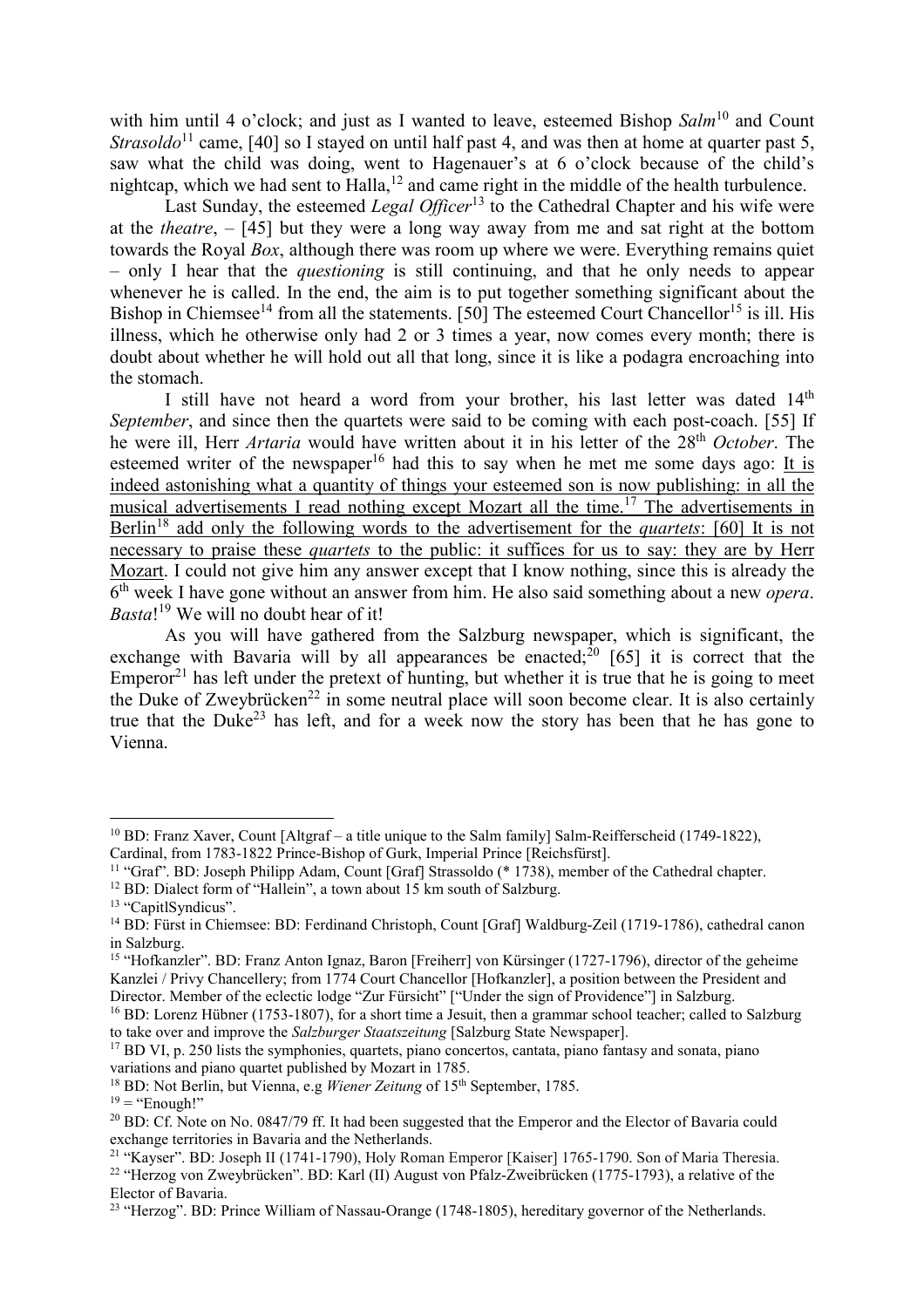[70] I think the matter is now clear. Back then, when the Emperor visited the King in Prussia,  $24$  it was only done to mislead him so that he was less struck by the fact that the Emperor then went on to meet the Russian Empress.<sup>25</sup> At that stage the project had already been concocted. At great expense, the Emperor ordered his *army* to *march* to the Turkish borders, – [75] stood on sentry duty – so that Russia received the Crimea etc. without striking a blow. Then the Emperor caused his demands for a boundary settlement with the Turks to be pursued with firmness, and beforehand attempted, with the help of France, to confuse and weaken the Dutch, who wasted millions to no purpose: the nation was divided into 2 parts. [80] The governor,  $26$  who, along with his supporters, had been incited against the Emperor by Prussia, was mistreated. The French part gained supremacy, made peace, offered on its own initiative to pay some further millions on behalf of Holland because they wanted to make haste in concluding the deal. The next thing will now be fencing with feathers to prove that Bavaria can make exchanges as she pleases, [85] and that it therefore only depends on the wishes of the Duke<sup>27</sup> von Zweybrücken. If it is true about the meeting, it will certainly happen. Now it is Russia's turn to stand on sentry duty. Since France also has its share in the exchange, it is impossible to see how the King in Prussia can impose himself on Russia, on the Emperor, and on France. [90] Saxony will think very carefully before exposing itself to such danger. – My opinion as to what significance this exchange could and will have for Salzburg will have to follow soon, since the messenger is just arriving.

The  $4<sup>th</sup> Nov. - My thanks for the 4 fish and shrimps. I will answer all the points in$ your letter. [95] That you are astonished that there is always something wrong with a small child is the natural proof that you were never around children in diapers and were never around small children at all. After the 6 weeks, the first childhood illnesses begin, and I have often wished that you were present to realise the trouble that has be taken with such children. Here one has to leave everything to God, and otherwise do one's duty as a good Christian. – [100] Rensi's daughter-in-law<sup>28</sup> will not take her money to Austria: – will only live there. The esteemed Senior Court Clerk<sup>29</sup> has furthermore brought too many public house newspapers with him and sounded the trumpet too loudly. Nor will or should anyone feel *embarrassed* about going to the theatre, this is all buffoonery: People do not go more often than they can anyway, and it will become empty enough the longer it goes on. [105] The *balls*: the city council's 10 years are up.<sup>30</sup> Now they can give them without the annual *obligation* of the 500 florins. But Weitzhofer<sup>31</sup> is also willing to take it over, and the city council is also willing to let him come if he will play 20 florins for each *ball* for the room and furniture etc., and I find that fair; this seems too much to Waitzhofer;  $-$  [110] let us wait and see what happens, since he is already speaking of 12 or 14 *balls* – so that he can be all the more sure of making a loss. – Now I come to the circumstances of your pressure and shooting pains, and the hot flushes. The hot flushes which rise up in you during the night, and the anxiety on waking up and

 $\overline{a}$ 

<sup>&</sup>lt;sup>24</sup> "König in Preussen". BD: Frederick II ("the Great") (1712-1786), r. 1740-1786.

<sup>&</sup>lt;sup>25</sup> "mit der Russischen Kayserin". BD: Catharine II (the Great).

<sup>26</sup> BD: Prince William of Nassau-Orange (1748-1805), hereditary governor of the Netherlands.

<sup>&</sup>lt;sup>27</sup> BD: Maria Josepha Julie, nee Agliardi (\* 1737), was married to Administrator Steuer in Ebelsberg near Linz, a friend of Mozart's. After his death, the daughter took over his duties and married the son of the widowed Frau Rensi. Cf. No. 0892/37.

<sup>&</sup>lt;sup>28</sup> BD: Maria Josepha Julie, nee Agliardi (\* 1737), was married to Administrator Steuer in Ebelsberg near Linz, a friend of Mozart's. After his death, the daughter took over his duties and married the son of the widowed Frau Rensi. Cf. No. 0892/37.

<sup>&</sup>lt;sup>29</sup> "Herr Oberschreiber". BD: Franz Anton Maximilian von Berchtold zu Sonnenburg, one of the younger brothers of Leopold's son-in-law and also a witness at Nannerl's wedding. A high administrative official. <sup>30</sup> BD: After the city council had renewed the ballroom at the order of the Archbishop, they usually organised a weekly ball there during Carnival (amounting to 7 or 8 balls) and in return for the privilege were required to pay 500 florins into the theatre funds every year for 10 years.

<sup>&</sup>lt;sup>31</sup> BD: From the end of Lent to the end of May, Romanus Waizhofer's theatre ensemble had performed in Salzburg.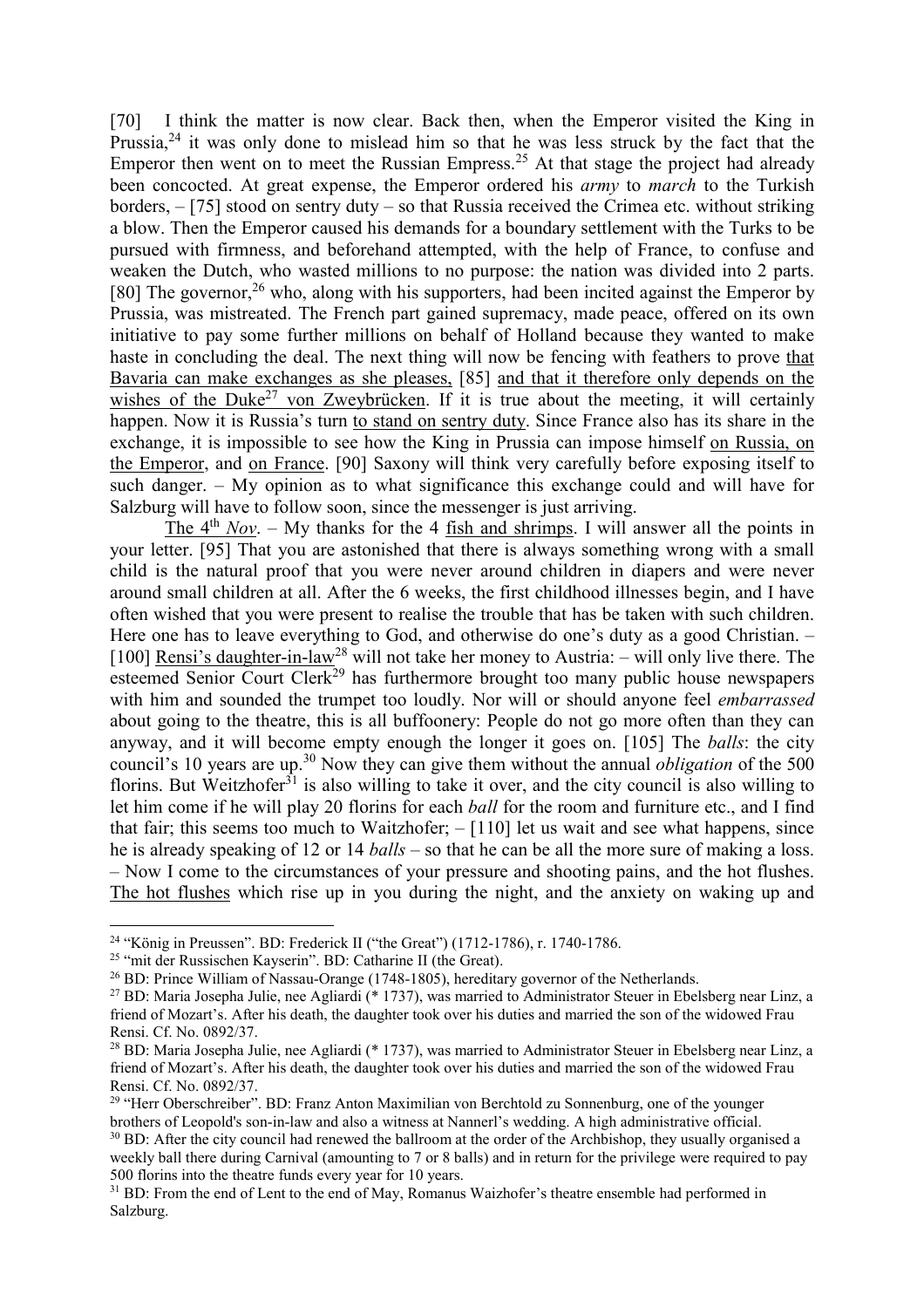during breakfast seem to me and to Frau Hagenauer<sup>32</sup> to be clear signs of the ordinary post<sup>33</sup> being held back, [115] since it has appeared again for the  $9<sup>th</sup>$  day, so consequently it is clearly being held back: in this case there will be no other remedy than to have around 4 ounces of blood let from the arm. The camomile is not to be used much in such a case, it has too much heat on it, – perhaps you have taken too much of it. The women say that such rising of the womb only happens at times when one is angry, [120] or in other such cases, and during pressure on the uvula, and accompanied more by cold shivers than by heat as an alteration, and this is what you can try: If one scrapes only a little knifepoint's worth off a castoreum and puts it in as much hot meat broth as fills 2 little *coffee*-bowls, leaves it standing by the heat for a while, [125] and then drinks some of it when this *spasm* comes, this way the pressure will be relieved if it is a condition of the womb. It may be that the held-back blood and an irritation of this kind from a rising womb are occurring together because the latter is a result of the former. So you could drink just a little broth before breakfast when you get up: if it comes from the womb, [130] it will be relieved and go away. – if not, it comes from the fullness of the blood. One should not rush anything. Heat comes from the blood.  $-$  How is it then during the day?  $-$  – Exercise, specifically in the open air, is one of the main things, especially since we are accustomed to it. I wanted to have rough laced shoes made for me by a peasant shoemaker, like the ones the farmers' maids wear, [135] to be put on and broad enough for walking in mud, then one takes them off again. Health is the highest priority! In the meantime I will also speak to Joseph von *Barisani*, <sup>34</sup> whom I did not find at home today; and if I should in the meantime find out a way to get information out to you, I shall certainly not be remiss in doing so. [140] You must accordingly take the camomile either very rarely or no more at all; but instead one takes fleabane, cut up small and mixed in the tea, which gets the blood moving. – In short! I will speak with *Barisani* and certainly attempt to get a letter out to you. It is still going not badly for the actors: but with bad weather it will soon dwindle, [145] and there have also already been some disputes among them.  $-$  Did I already write saying that the big Capellhaus<sup>35</sup> boy *Gerl*<sup>36</sup> has also travelled up to Schmid in Erlang[en] as a  $bass$ ? – – the fact that  $Preyman<sup>37</sup>$  went to court for 8 or 10 florins is not because he is a bad</u> student, but precisely because he is an outstanding student, [150] and now has to consume all his time *teaching* in order to be able to live and consequently can neither learn nor *practice*; but this way he would have a certain amount of money for food, experience in music in the evenings and the rest of the time to learn and practice for himself, and then after a couple of years, *addio*! Now good night, it is half past 11, I am going to bed, must get up tomorrow because the messenger is coming, and then I will put everything together. [155] I kiss my esteemed son $38$  and yourself from the heart, send greetings to the children and am your sincere

 $\overline{a}$ 

<sup>&</sup>lt;sup>32</sup> BD: Maria Theresia Hagenauer, wife of the Salzburg merchant Johann Lorenz Hagenauer, sometime landlord to the Mozart family.

<sup>&</sup>lt;sup>33</sup> BD: Literally the routine post deliveries; here a metaphor for menstrual periods.

<sup>34</sup> BD: Joseph Barisani (1756-1826), eldest son of the Salzburg Archbishop's personal physician, Dr. Silvester Barisani.

<sup>&</sup>lt;sup>35</sup> Salzburgwiki: Building dating from the 14th century, at this time used as a boarding school training young people for the cathedral music.

 $36$  BD: Franz Xaver Gerl (1764-1827), sang in the Capellhaus and then studied logic and physics at Salzburg University. In 1785 he joined the theatre ensemble ("Hochfürstlich Ansbach-Bayreuth

Hofschauspielergesellschaft") led by (Karl) Ludwig Schmidt. In 1787 he joined Emmanuel Schikaneder's ensemble as senior, actor and composer. He sang *Sarastro* in the première of *The Magic Flute*. Mozart wrote KV 612 for him and the double-bass player Friedrich Pischlberger. He sang in the rehearsal of the Requiem held by Mozart's sickbed.

<sup>37</sup> BD: Anton Breymann (1762-1841). Despite all Leopold's efforts he was not employed in the court music in Salzburg. He became a violinist for Fürst Liechtenstein and at the Burgtheater in Vienna. Cf. No. 0887/117.

<sup>38</sup> Leopold's customary form of address for his son-in-law.